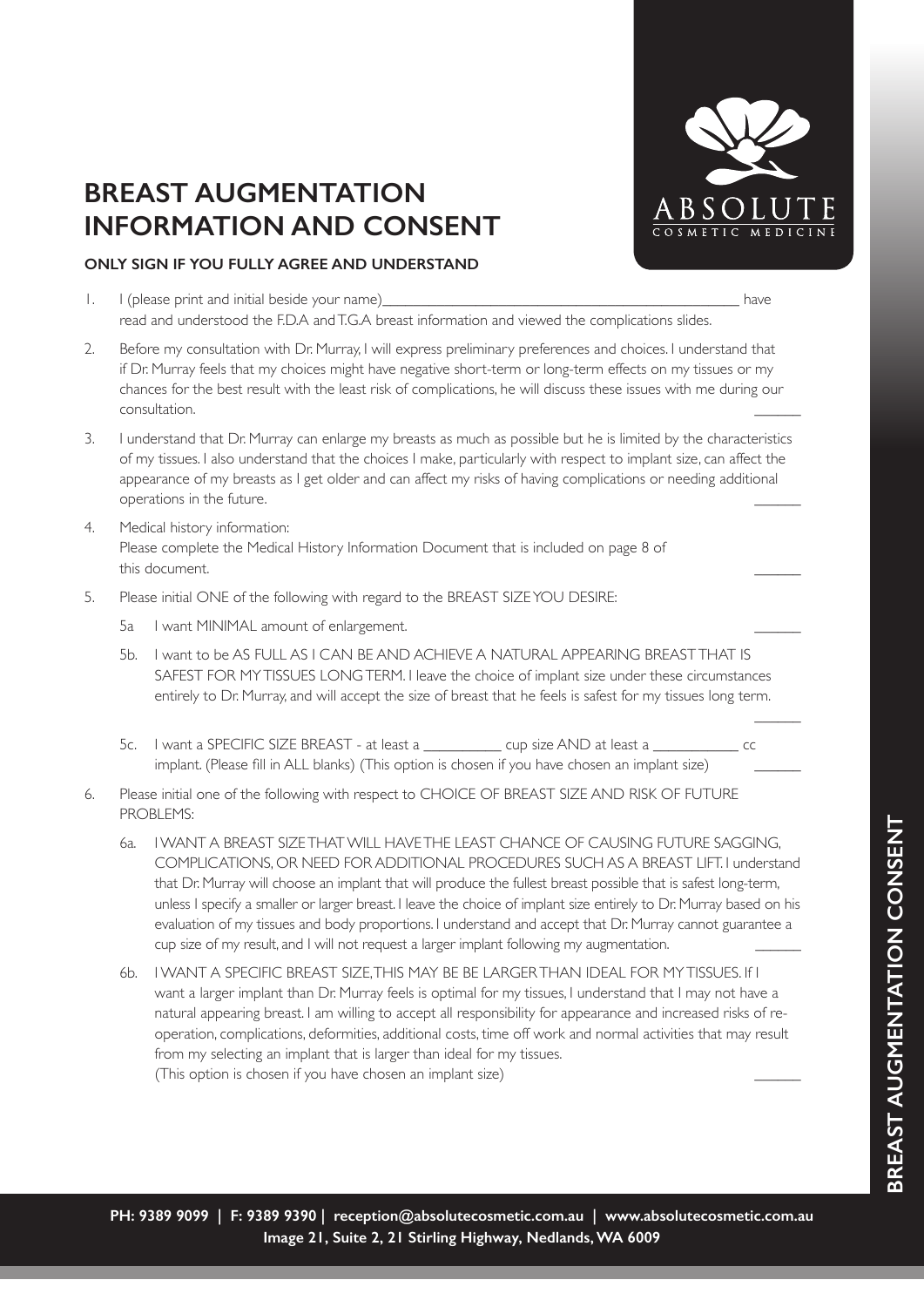### **ONLY SIGN IF YOU FULLY AGREE AND UNDERSTAND**

7. Please initial one of the following with respect to HOW YOU WOULD LIKE YOUR BREASTS TO LOOK:

 Three to six months after my augmentation (after my tissues relax) I want the upper portion of my breast to appear:

- 7a. Inwardly curved, NOT FILLED IN THE UPPER PORTION OF THE BREAST.
- 7b. FULL IN THE UPPER BREAST, with a straight or slightly outwardly curved profile in side view.
- 7c. EXTREMELY FULL, WITH A VERY BULGING UPPER BREAST. I understand and accept that this choice produces a breast that does not appear natural and may have excessive bulging with an unnatural appearing transition from the upper chest to the breast. I also understand that an excessively large implant can cause damage to my tissues long-term that could cause me to need additional operations or have permanent deformities, but I want the large implants regardless of those possible consequences.
- 8. IMPLANT SHAPE FOR MY PROCEDURE: We do not use anatomical implants as they have more risks and less benefits.

8a. Round \_\_\_\_\_\_

- 9. IMPLANT SHELL TYPE that I prefer:
	- 9a. Polyurethane (may take 5-18 months to settle) \_\_\_\_\_\_
	- 9b. Smooth (may take 6-12 months to settle for final result)
- 10. IMPLANT MANUFACTURER: I want Dr. Murray to choose the implant manufacturer \_\_\_\_\_\_
- 11. IMPLANT SIZE that I prefer. Please choose and initial only ONE of the following two options:
	- 11a. I want an implant that contains at least \_\_\_\_\_\_\_\_\_\_ cc of filler (if you have an opinion).
	- 11b. I have no specific preference for the number of cc's in my breast implant, and I want Dr. Murray to choose based on his evaluation of my tissues and proportions. If I ask Dr. Murray to choose the appropriate size implant that is best for me, I will abide by his choice, understanding that he will fill my breast as much as he feels it can be filled safely, without producing additional risks or trade-offs.

Please initial that you fully understand and accept the following:

12. If, after surgery, for any reason I desire a different size implant, I understand and accept that I must specify the exact type and size of implant in cc's, and that I am totally responsible for all costs associated with changing my implants, including surgeon fees, anaesthesia fees, laboratory costs, and surgery facility fees. Further, I will not expect Dr. Murray to co-operate to correct any problems that may occur as a result of my requests for a larger or different implant.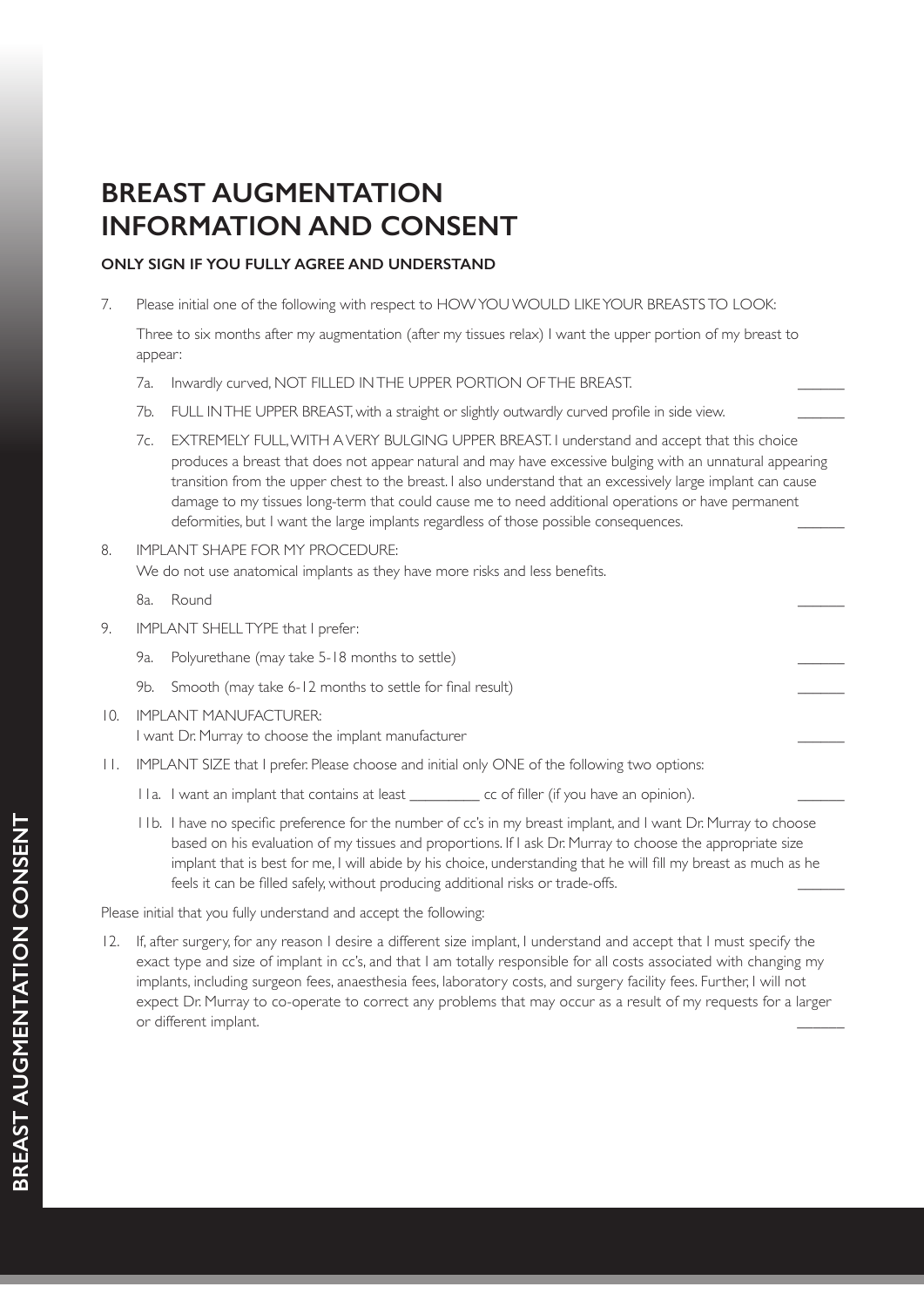

 $\overline{\phantom{a}}$ 

#### **ONLY SIGN IF YOU FULLY AGREE AND UNDERSTAND**

13. Implant pocket location that I prefer:

Please choose and initial only one of the three options:

- 13a. I prefer my implant to be placed partially UNDER muscle. I have read and fully understand and accept the tradeoffs of placing an implant partially under the muscle (dual plane).
- 13b. I prefer my implant be placed ABOVE muscle. I have read and fully understand and accept the trade-offs of placing an implant above muscle, and I understand and accept that I may see visible implant edges or other irregularities if the implant is placed above the muscle (subfascial).
- 13c. I do not have a preference for over or under muscle, and I want Dr. Murray to choose according to my tissue requirements. I have read and fully understand the trade-offs of placing an implant either over or under muscle.
- 14. I would like Dr. Murray to choose my incision location based on his assessments of my needs and optimal control during the operation and I will abide by his decision.
- 15. From my reading and information provided to me, I understand and accept that there are several factors related to my individual tissue characteristics, how I heal, and how my tissues respond to my breast implants that Dr. Murray cannot predict by tests before surgery and cannot control after surgery.
- 16. I understand and accept that Dr. Murray must work with what I bring him to work with, and that he cannot change the qualities of the tissues of my breasts that can stretch following surgery or affect how I will heal. I also understand and accept that Dr. Murray cannot perform tests before surgery, or in any other way predict;
	- 1) how my skin will stretch following my augmentation; and
	- 2) how my body will heal or not heal following my augmentation.
- 17. I fully understand and accept that if I develop an infection following my augmentation, Dr. Murray may remove both of my breast implants, and may never replace either implant to minimise further re-operations, risks and costs to me. I further understand and accept that, if the implant removal is ever required for any reason, that deformities may result that may not be totally correctable.
- 18. I understand and accept that Dr. Murray has absolutely no control over how my body heals following my breast augmentation, and that he cannot predict (by tests prior to surgery) or control my individual healing characteristics.
- 19. I understand and accept that my body will form a lining (capsule) around my breast implant following my augmentation, and that the capsule around the implant may contract (tighten) excessively, causing a variety of deformities that may require additional surgery and despite additional surgery, may be uncorrectable and require implant removal. The capsules that form and the amount that they tighten are never equal on both sides, so the effects of the capsule on each breast are usually different.
- 20. I understand and accept that there are no tests or medical information that can accurately predict whether my capsules will tighten excessively and that following my augmentation, Dr. Murray has no control over how my body forms the capsule or how much the capsule will tighten or cause deformity.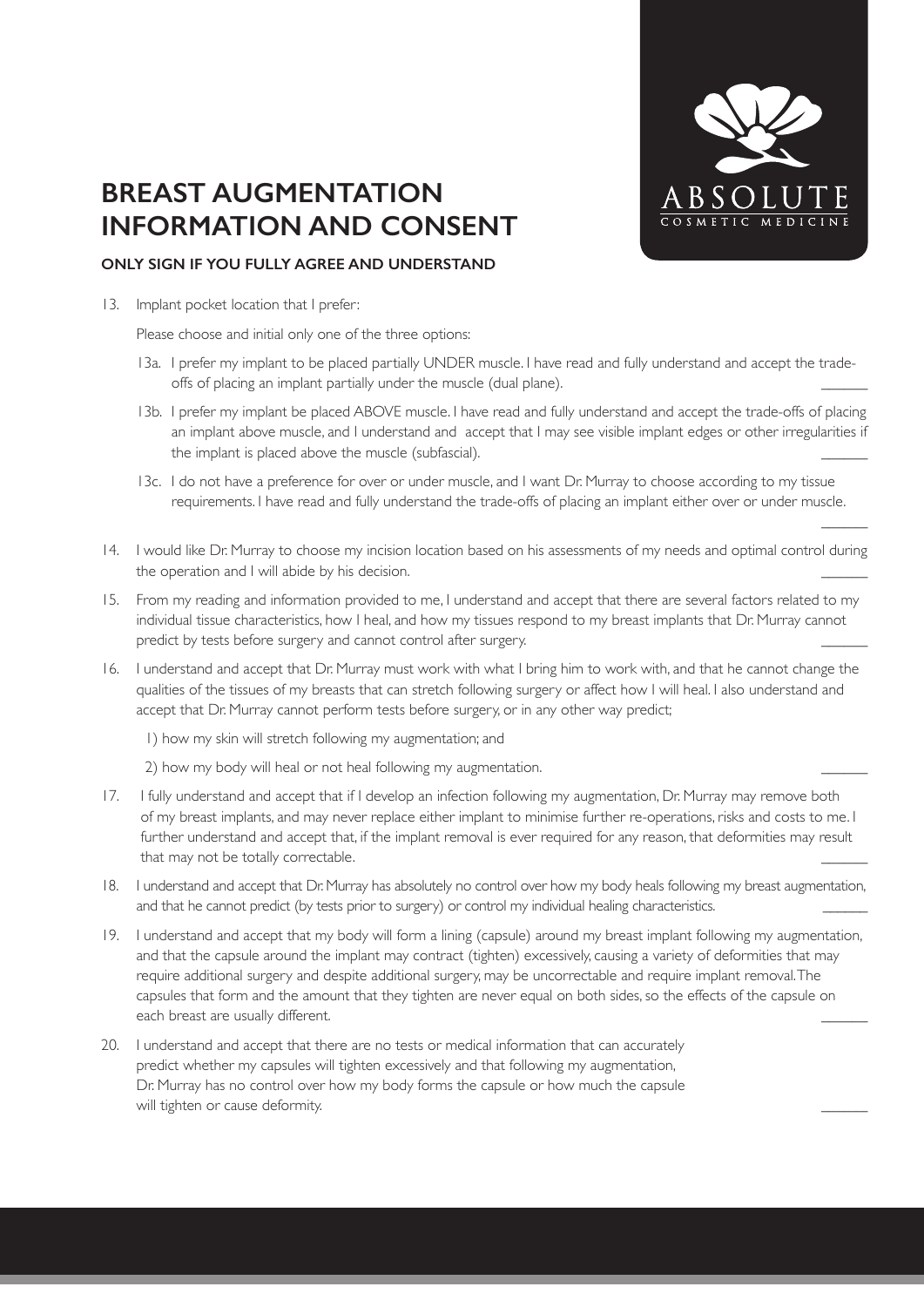- 21. I understand and accept that any of the following deformities can result from how the capsule forms and tightens and that Dr. Murray cannot predict, prevent or control the occurrence of any of these deformities.
	- 21a. Closing of a portion of the lower implant pocket (can be mild or severe), causing slight or significant upward displacement of the implant and raising the fold under the breast leaving the incision scar below the fold (if the incision was made under the breast).
	- 21b. Closing of a portion of the outside of the implant pocket, causing flattening of areas of the outside contour of the breast and inward displacement of the implant.
	- 21c. Excessive firmness of the implant or breast.
	- 21d. Visible edges or bulging deformities in any area of the breast.
	- 21e. The quality of the scar that will form wherever my incision is located.
	- 21f. The effects of my body healing and scarring in the area of the incision, adjacent areas to the incision or breast, or any area of the breast.
	- 21g. Discomfort or pain in areas of the breast.
	- 21h. Change in sensation or loss of sensation in any area of the breast or adjacent areas.
	- 21i. Occurrence of lymph node enlargement or small bands near the incision caused by incision or obstruction of small lymph vessels (both of which usually subside without treatment in 3-6 weeks).
- 22. I understand and accept that any or all of these deformities can occur in one or both breasts, and do not occur equally on the two sides. Although breasts never match exactly on the two sides, if any of these deformities occur, differences in the two breasts may be more noticeable and may not be correctable.
- 23. I understand and accept that if any or all of the deformities caused by my healing characteristics or the characteristics of the capsule (lining) around my implants occur, even though the deformity may be visible, that Dr. Murray alone will determine whether additional surgery is needed. Dr. Murray will base this decision on whether he feels the potential benefits outweigh the potential risks of additional surgery and whether he feels I will get predictable improvement from additional surgery. I agree to abide by Dr. Murray's decisions in all matters pertaining to whether or not additional surgery is performed.
- 24. I understand and accept that if any of the deformities listed above occur following my augmentation, that additional surgery will not change the qualities of my tissues and healing characteristics that caused the deformity in the first place. As a result, additional surgery to correct these deformities:
	- a) is unpredictable at best due to the limitations of my tissues and healing characteristics,
	- b) that surgery for any of these deformities listed above may not successfully correct the deformity; and
	- c) that any or all of these deformities can occur again after additional surgery because of my healing characteristics.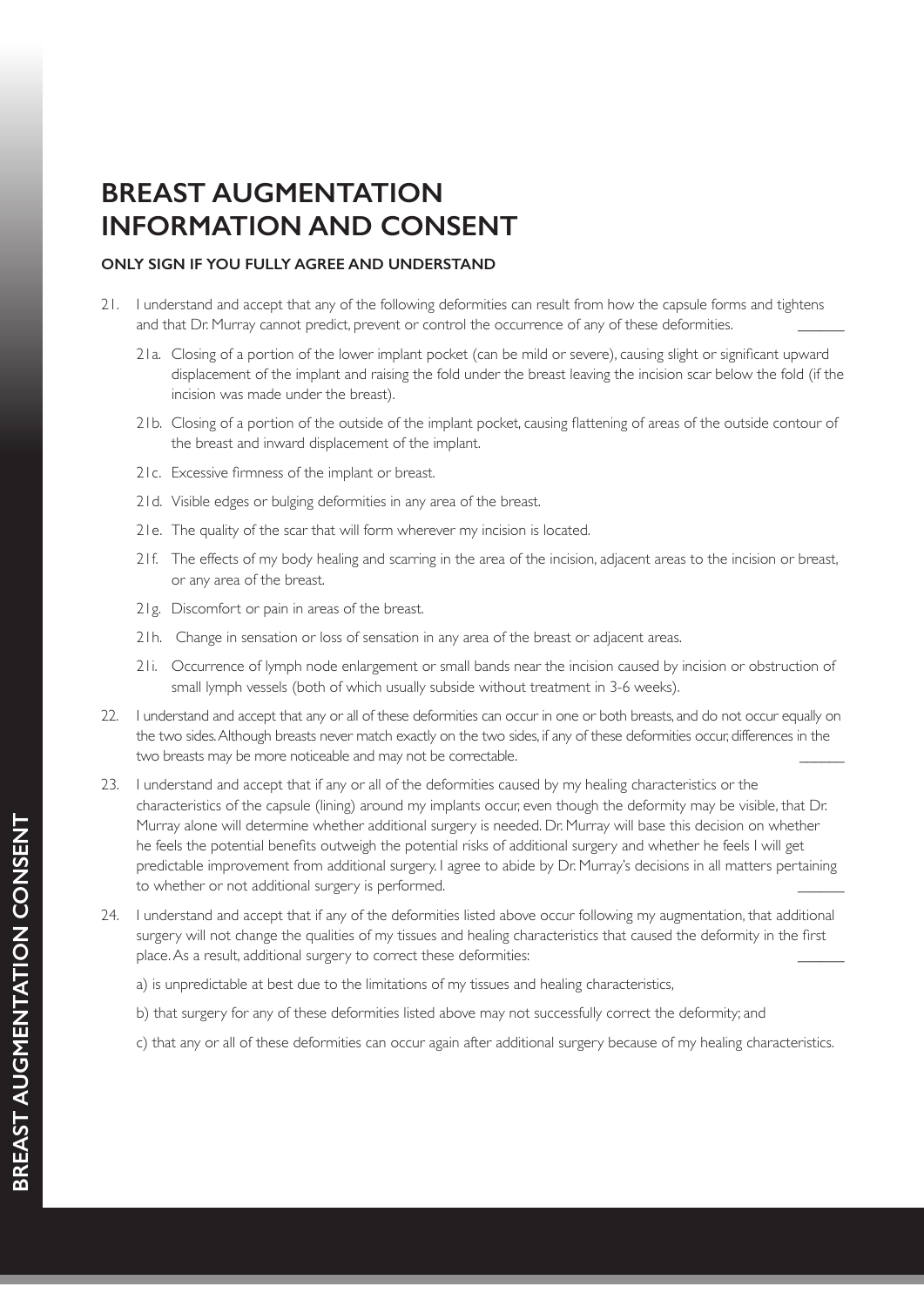

- 25. If my tissues stretch excessively in any area following my augmentation, deformities can result over which Dr. Murray has no control. These deformities include the following:
	- a) excessive sagging or "bottoming out" of the breast with the implant too low and the nipple pointing excessively upwards,
	- b) shift of the implants to the sides with widening of the gap between the breasts,
	- c) thinning of tissues over the implant allowing the implant to become visible or palpable (able to be felt) in any area; and,
	- d) visible rippling in any area that can result when the implant pulls on the overlying tissues \_\_\_\_\_\_
- 26. I understand and accept that any or all of these deformities can occur in one or both breasts and do not occur equally on the two sides. I also understand and accept that the larger the breast implant I choose or that my breasts require for optimal aesthetic results, the greater the risk of these deformities occurring. Although breasts never match exactly on both sides, if any of these deformities occur, differences in the two breasts may be more noticeable and may not be correctable. \_\_\_\_\_\_
- 27. I understand and accept that if any or all of the deformities caused by tissue stretch listed above should occur, even though the deformity may be visible, that Dr. Murray alone will determine whether additional surgery is needed. Dr. Murray will base this decision on whether he feels the potential benefits outweigh the potential risks of additional surgery and whether he feels that I will get predictable improvement from additional surgery. I agree to abide by Dr. Murray's decision in all matters pertaining to whether or not additional surgery is performed.
- 28. I understand and accept that if my tissues stretch excessively for any reason following my augmentation, that additional surgery will not change the quality of my tissues that allowed them to stretch in the first place. As a result, additional surgery to correct stretch deformities is unpredictable. At best, due to the limitations my tissues pose, surgery for any stretch deformities may not be successful. Any or all of these deformities can occur again if my tissues stretch. I understand and accept that if my tissues stretch excessivly after surgery to correct a stretch deformity, Dr. Murray may recommend that I remove and not replace my implants to avoid possible permanent incorrectable deformities.
- 29. Since Dr. Murray cannot predict or control my tissue characteristics or healing characteristics and how they will affect my chances of developing any of the deformities listed above related to tissue stretch and thinning or capsule or scar tissue formation following my augmentation, I understand and accept that should any of the deformities listed below (29 a - l) occur, if surgery is necessary to try to improve any of the following conditions, I will be personally responsible for all costs associated with surgery that is performed (please initial beside each number indicating your complete understanding and acceptance of all costs associated with surgery for each deformity)
	- 29a. Excessive sagging or "bottoming out" of the breast with the implant too low and the nipple pointing excessively upwards.
	- 29b. Shift of the implants to the sides with widening of the gap between the breasts.
	- 29c. Thinning of tissues over the implant allowing the implant to become visible or palpable (able to be felt) in any area; and
	- 29d. Visible rippling in any area that can result when the implant pulls on the overlying tissues. Plus deformities such as, but not limited to, double bubble and snoopy deformity.
	- 29e. Closing of a portion of the lower implant pocket (can be mild or severe), causing slight or significant upward displacement of the implant, and raising the fold under the breast leaving the incision scar below the fold (if the incision was made under the breast).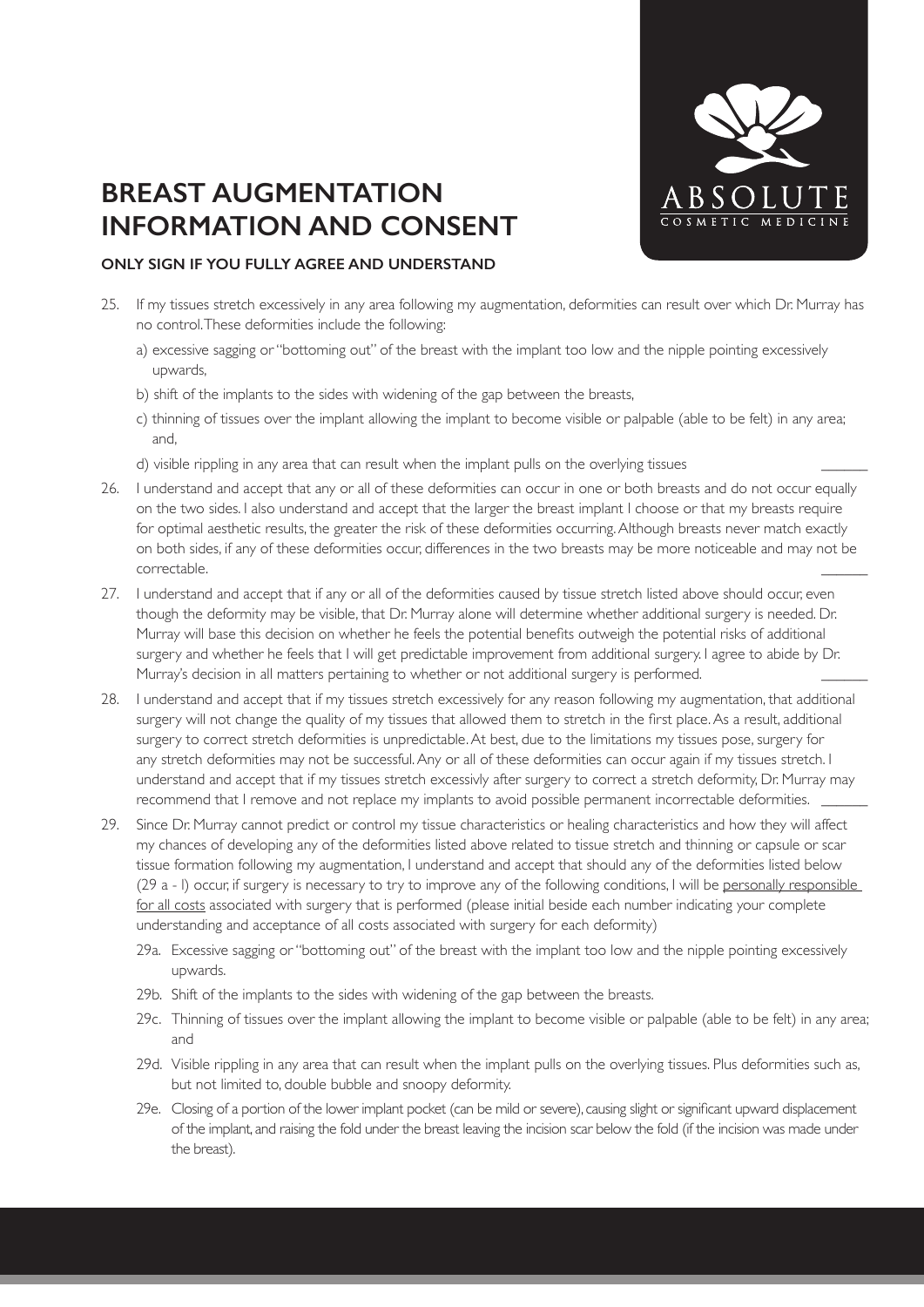- 29f. Closing of a portion of the outside of the implant pocket, causing flattening of areas of the outside contour of the breast and inward displacement of the implant.
- 29g. Excessive firmness of the implant or breast.
- 29h. Visible edges or bulging deformities in any area of the breast.
- 29i. Discomfort or pain in the areas of the breast.
- 29j. The affect of my body healing and scarring in the area of the incision, adjacent areas to the incision or breast, or any area of the breast.
- 29k. Change in sensation or loss of sensation in any area of the breast or adjacent areas.
- 29l. Occurrence of lymph node enlargement or small bands near the incision caused by incision or obstruction of small lymph vessels (both of which usually subside without treatment in 3-6 weeks).
- 30. I understand and accept I will be personally responsible for prepaying all costs of any additional surgery at least two weeks prior to the scheduled surgery.
- 31. I understand and accept that costs for any additional surgery following my augmentation will likely exceed the costs of my original augmentation surgery, and that the costs are determined by the complexity and length (time) of the surgery required. Fees for additional surgery will include laboratory fees, electrocardiogram fees if I am over 40 or have a heart condition, possible mammogram or MRI imaging fees, Dr. Murray's surgeon fees, anaesthesia fees, surgical facility fees, and costs of take home medications. I accept personal responsibility for all these fees and in addition, I understand and accept that I may have additional costs associated with time off work or normal activities.
- 32. If following my breast augmentation, any additional surgery for the reasons listed above becomes necessary and I later choose to dispute any of the items above for which I have indicated my full understanding and acceptance, Lagree to pay all of Dr. Murray's costs, including any legal fees, court costs or any other costs associated with resolving the dispute.
- 33. I understand and accept that my breast implants may experience deflation (if I have inflatable implants) or shell disruption or rupture (if I have silicon gel filled implants) and that it is impossible for my surgeon to predict the life span of my implants. If deflation or shell disruption occur, I understand and accept that I am responsible for all costs associated with surgery and time off normal activities to replace my implants and that any and all warranties for my implants are with the manufacturer of my implants, not with my surgeon. I accept that whether or not I choose to participate in any warranty program with the manufacturer of my breast implants, I am personally responsible for all costs associated with replacing my implants.
- 34. I understand there is a risk of lymphoma, breast implant illness, death and possible diagnostic difficulties with breast implants.
- 35. I understand I must be compliant with all aftercare and cease smoking at least 2 weeks prior to my procedure and for 6 weeks post operation.
- 36. I cannot dispute what I have read, agreed to and signed above . If I do then I agree to pay all costs incurred by ACM if I breach this agreement. I agree to follow the ACM social media policy and pay all costs incurred by ACM if I breach this policy. I understand that photographs are for clinical use only. I am responsible for taking my own photographs for my records. (please initial) \_\_\_\_\_\_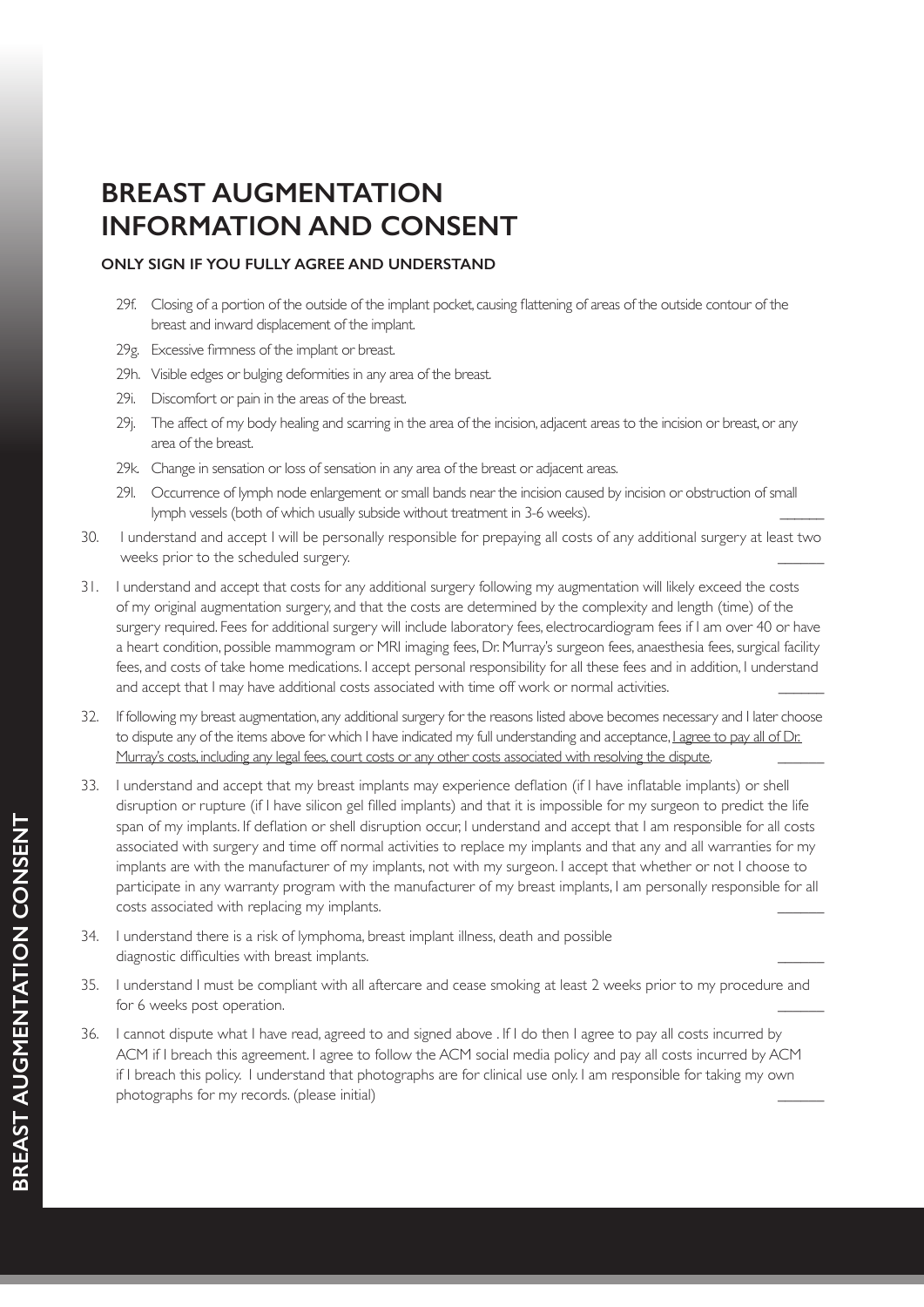

### **ONLY SIGN IF YOU FULLY AGREE AND UNDERSTAND**

I (we) certify this form has been fully explained to me, that I (we) have read it or have had it read to me, that I have been given the opportunity to have all my questions answered, and that I (we) understand its contents.

| Patient (please print) |                                                                                                                                                                                                                                                                                                                                                          | Witness (please print) |
|------------------------|----------------------------------------------------------------------------------------------------------------------------------------------------------------------------------------------------------------------------------------------------------------------------------------------------------------------------------------------------------|------------------------|
| Patient (please sign)  |                                                                                                                                                                                                                                                                                                                                                          | Witness (please sign)  |
|                        | Please initial one of the choices below:                                                                                                                                                                                                                                                                                                                 |                        |
|                        |                                                                                                                                                                                                                                                                                                                                                          |                        |
|                        |                                                                                                                                                                                                                                                                                                                                                          |                        |
| Print Name and Initial |                                                                                                                                                                                                                                                                                                                                                          | Date                   |
| Ι.                     | Do you or have you had: (YES/NO)<br>a. Any family history of blood clotting or clots to the lungs?<br>b. Any known genetic predisposition to blood clotting disorders?<br>c. Swelling in your legs?<br>d. Blood clots in your legs or elsewhere?<br>If yes to any of the above, please describe: ___________________________________                     |                        |
| 2.                     | List all medications you take including asprin, hormones, birth control, and natural or homeopathic medications:<br>DOSE: <u>Andreas Andreas Andreas Andreas Andreas Andreas Andreas Andreas Andreas Andreas Andreas Andreas Andreas Andreas Andreas Andreas Andreas Andreas Andreas Andreas Andreas Andreas Andreas Andreas Andreas Andreas Andreas</u> |                        |
| 3.                     | Are you allergic or do you have reactions to medications, drugs, or local anaesthetic medications?                                                                                                                                                                                                                                                       |                        |

REACTION WHEN LAST TAKEN: